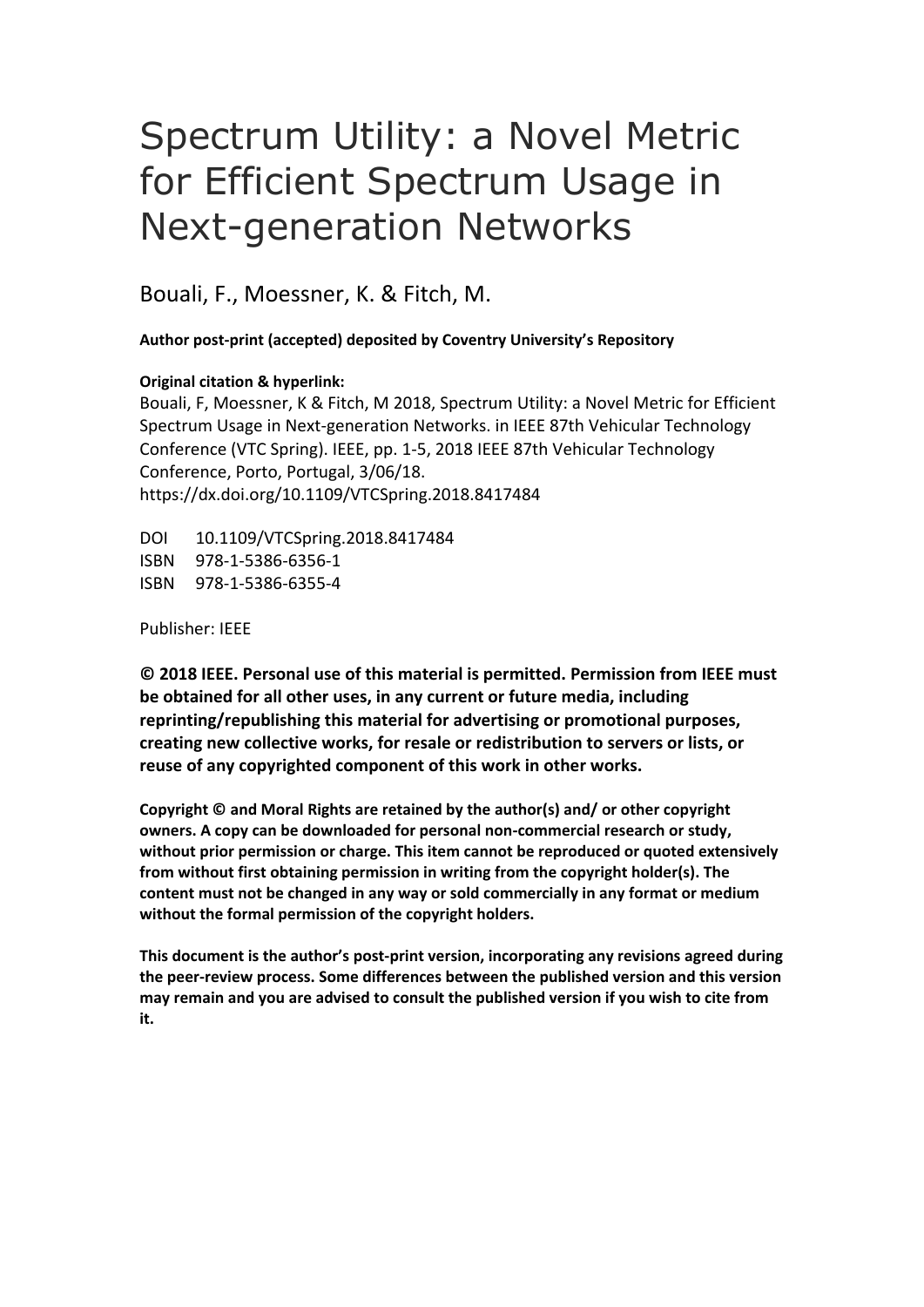## Spectrum Utility: a Novel Metric for Efficient Spectrum Usage in Next-generation Networks

F. Bouali, K. Moessner 5G Innovation Centre (5GIC) University of Surrey, UK Email: *{*f.bouali, k.moessner*}*@surrey.ac.uk

M. Fitch BT Research Adastral Park, Ipswich IP5 3RE, UK Email: michael.ftch@bt.com

*Abstract*—This paper proposes a novel spectrum utility (SU) metric that assesses the efficiency of spectrum usage by a set of heterogeneous applications. Unlike the traditional spectrum effciency (SE), the proposed metric does not blindly consider the achievable bit-rate, but captures the most relevant performance metrics for each of the considered applications. Specifcally, it is formulated as an aggregated utility that combines the satisfaction level with respect to the various requirements with an innovative pricing model based on it to derive the total revenue generated for the spectrum owner. To get insight into the usefulness of the proposed metric, the proposed methodology is instantiated for an illustrative use case, where a mixture of delay-sensitive (i.e., interactive video) and -tolerant (i.e., fle transfer) applications are established in dense indoor deployments. The obtained results reveal that the proposed SU signifcantly outperforms the legacy SE in assessing how efficiently a limited frequency spectrum is utilised from the perspective of the total revenue, particularly when the quality-of-experience (QoE) perceived during video sessions is degraded. This calls for a novel SU-aware ecosystem, where the spectrum sharing models, billing policies and resource allocation mechanisms (e.g., medium access control (MAC) and radio resource management (RRM)) are jointly revisited to maximise the overall SU.

#### I. CONTEXT/MOTIVATION

To assess the efficiency of spectrum usage by a given communication system, the spectrum efficiency (SE) metric has been very popular in both academia and industry to assess the achievable bit-rate in bits per second (bps) per Hertz of spectrum.

Since its early introduction in cellular networks [1], it has evolved considerably to meet various needs. In particular, it was extended in [2] into the area spectrum efficiency (ASE) expressed in bps/Hz/unit of area to capture the gain that may be introduced by frequency reuse in a given deployment area. The second major improvement is its redefnition based on the user-perceived throughput as a random variable whose statistics (e.g., cumulative distribution function (CDF)) could better characterise its variability due to the radio and load conditions. The latter approach is currently recommended by the third generation partnership project (3GPP) as refected by the system performance metrics recently selected in Section A.2.1.4 of [3].

All these extensions, albeit useful, focus on the bit-rate, which is a valid performance metric for traditional data applications (e.g., fle transfer), but cannot capture the more complex and heterogenous requirements associated with the wide range of emerging applications (e.g., high-quality video streaming and machine type communications).

To tackle this limitation, this paper proposes a novel spectrum utility (SU) metric to assess the effciency of utilising a limited frequency spectrum by a set of heterogeneous applications. The proposed metric combines the satisfaction level achieved with respect to the various requirements with an innovative pricing model based on it to derive the total revenue generated for the spectrum owner (e.g., operator). From a practical standpoint, it could be considered as the return-oninvestment (ROI) when the acquired spectrum is exploited in a particular way e.g., by some radio access technologies (RATs) and/or to establish a particular set of applications.

Therefore, the frst contribution of this paper is the development of a novel SU that assesses how efficiently a limited frequency spectrum is utilised from the perspective of the total revenue generated by the considered applications. The second contribution is the instantiation of the proposed metric for an illustrative use case, where a mixture of delay-sensitive (i.e., interactive video) and -tolerant (i.e., fle transfer) applications are established in dense indoor deployments. Consequently, the third contribution is the benchmarking of the proposed SU against the traditional SE from both the total revenue and individual application perspectives.

The remainder of this paper is organized as follows. The system model is described in Section II including a review of the traditional SE approach. A novel SU metric is developed in Section III to assess the efficiency of spectrum usage by a set of heterogeneous applications. The proposed metric is instantiated in Section IV for an illustrative use case, where a mixture of delay-sensitive and -tolerant applications are established in dense indoor deployments. The obtained results are presented in Section V, including the evaluation of the proposed metric together with the individual application performances. The conclusions and future directions are provided in Section VI.

#### II. SYSTEM MODEL

A given deployment area  $A[m^2]$  is considered, where *K* available RATs  $({\lbrace RAT_k \rbrace}_{1 \leq k \leq K})$  are available on a given spectrum bandwidth  $W[Hz]$ . The various RATs are exploited by *N* active users to establish a set of *M* applications  $(\{A_m\}_{1 \le m \le M})$ , each characterised by a set of  $R_m$  requirements  $(\{Req_m^r\}_{1 \le r \le R_m})$ . For each application  $A_m$ ,  $N_m$  de-∑  $A_m$ ,  $N_m$  denotes the number of active users such that  $\sum_{m=1}^{M} N_m = N$ .

#### *A. Link spectrum effciency*

For each *n*-th user of a given *m*-th application, the SE achieved at a given time *t* when using  $RAT_k$  is expressed in bps per Hertz of spectrum as:

$$
SE_{m,n,k}(t) = \frac{B_{m,n,k}(t)}{W}
$$
 (1)

where  $B_{m,n,k}(t)$  denotes the achievable bit-rate at time *t*.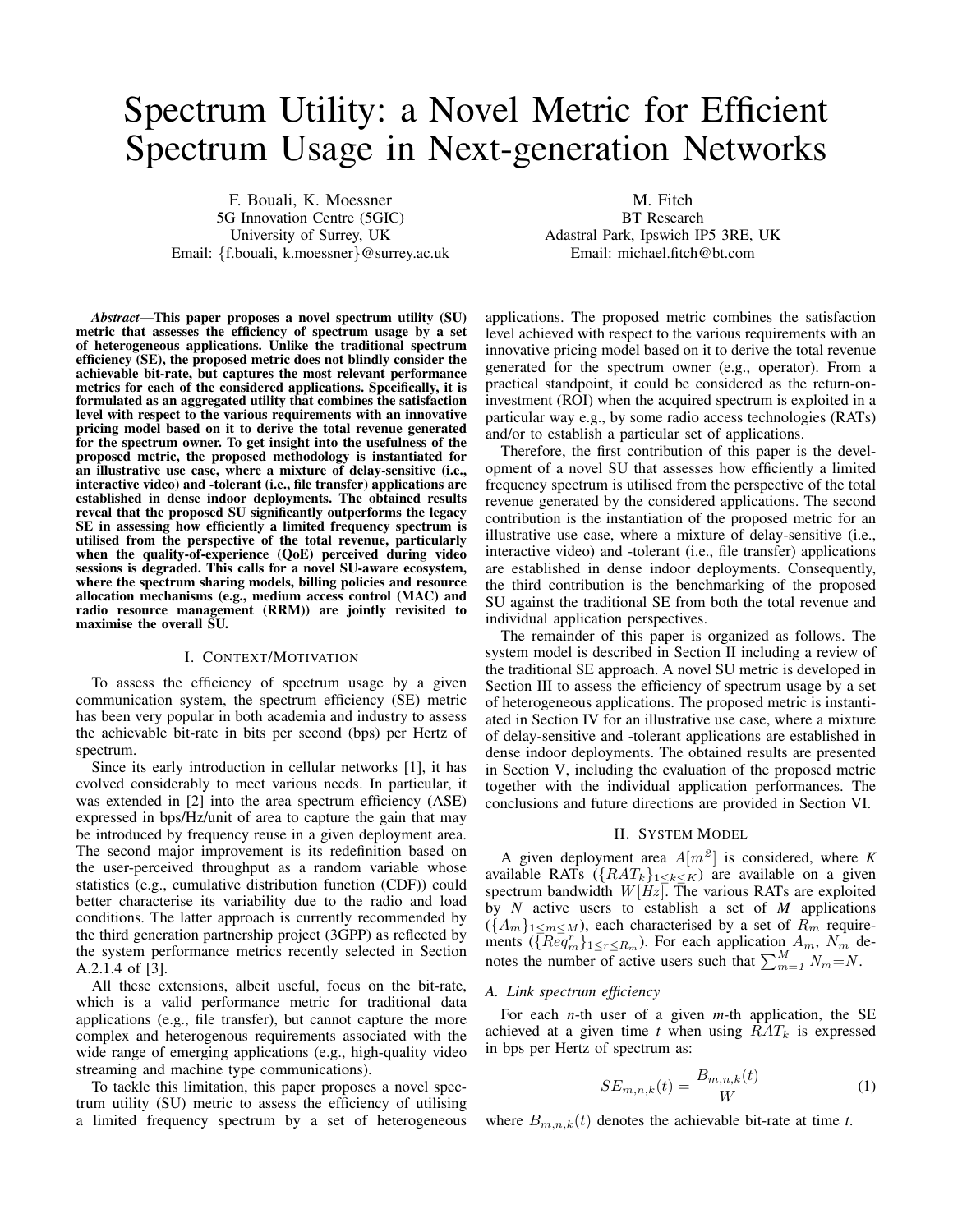

Fig. 1. Behavior of the marginal satisfaction level

#### *B. Area spectrum effciency*

To capture the potential frequency reuse gain, the ASE is calculated as the aggregated link spectrum efficiency normalized to the deployment area:

$$
ASE(t) = \frac{1}{A} \sum_{m=1}^{M} \sum_{n=1}^{N_m} \sum_{k=1}^{K} SE_{m,n,k}(t)
$$

$$
= \frac{1}{A \cdot W} \sum_{m=1}^{M} \sum_{n=1}^{N_m} \sum_{k=1}^{K} B_{m,n,k}(t)
$$
(2)

Both of the aforementioned metrics (i.e.,  $SE_{m,n,k}$  and ASE) focus on the achievable bit-rate and assume that every successfully transmitted bit contributes equally to the overall SE. This assumption is valid for a traditional fle transfer, but may not hold for many emerging applications. For instance, few *Kbits*  received within a given delay budget would be highly valuable for low-end sensors, while even few *Mbits* may not sustain a good quality-of-experience (QoE) for 4K video streaming.

To overcome these limitations, a novel metric is developed is the next section.

#### III. SPECTRUM UTILITY

This section devises a novel metric to assess the efficiency of spectrum usage from the perspective of the total revenue generated by the considered applications.

#### *A. Application satisfaction levels*

This section proposes a generic formulation to evaluate the satisfaction level achieved by each of the considered applications.

For each *n*-th user of a given *m*-th application, the satisfaction level achieved at a given time *t* when using *RAT<sup>k</sup>* is defned as:

$$
SL_{m,n,k}(t) = \prod_{r=1}^{R_m} (SL_{m,n,k}^r(t))^{\alpha_m^r}, \ \alpha_m^r > 1 \ \forall r \in \{1, \dots, R_m\};
$$
\n(3)

where  $SL_{m,n,k}^r(t)$  denotes the marginal satisfaction level with respect to the *r*-th requirement (i.e.,  $Req_m^r$ ). The controlling parameters  $\{\alpha_m^r\}_{1 \leq r \leq R_m}$  could be adjusted differently to refect the relative importance of the various requirements.

More specifcally, the following formulation [4] is considered to assess the marginal satisfaction levels:



Fig. 2. Behavior of the considered pricing model, *β*=5

$$
SL_{m,n,k}^{r}(t) = \frac{\left(\frac{R_{m,n,k}^{r}(t)}{Req_{m}^{r}}\right)^{\xi_{m}^{r}}}{1 + \left(\frac{R_{m,n,k}^{r}(t)}{Req_{m}^{r}}\right)^{\xi_{m}^{r}}}
$$
(4)

where  $R_{m,n,k}^{r}(t)$  denotes the achievable performance with respect to  $\overline{Req}_m^r$  when using  $RAT_k$  and  $\xi_m^r$  is a shaping parameter that allows the function to capture different degrees of elasticity with respect to *Req<sup>r</sup> m*.

The proposed formulation belongs to the family of sigmoid functions [4]. To better analyse its behavior, Fig. 1 plots it as a function of the ratio  $R_{m,n,k}^r(t)/Req_m^r$  for different values of the shaping parameter  $\xi_m^r$ . It can be seen that  $SL_{m,n,k}(t)$  is a monotonic increasing function of the achievable performance  $R_{m,n,k}^r(t)$  that equals 0.5 at  $R_{m,n,k}^r(t) = R e q_m^r$ , and tends asymptotically to 1. The marginal increase of the utility function for large performances  $R_{m,n,k}^r(t)$  well above the requirement  $Req_m^r$  becomes progressively smaller especially when intermediate values of  $\xi_m^r$  are used (e.g.,  $\xi_m^r = 5$ ). Therefore,  $SL_{m,n,k}(t)$  provides a measure of the satisfaction level with respect to the requirement  $Req_m^r$ , with values ranging from 0 (low satisfaction) to 1 (high satisfaction).

#### *B. Overall spectrum utility*

For each *n*-th user of a given *m*-th application, the contribution to the overall SU is defned as the generated revenue per Hertz of spectrum:

$$
SU_{m,n,k}(t) = \frac{1}{W} \cdot (SL_{m,n,k}(t) \cdot Cost(SL_{m,n,k}(t))) \tag{5}
$$

where  $Cost(.)$  reflects the pricing policy i.e., price (or equivalently the willingness) to pay per unit of satisfaction level.

Without loss of generality, the following pricing model is considered:

$$
Cost\left( SL_{m,n,k}(t) \right) = p_{m,n,k} \cdot \left( \frac{2 \cdot \left( SL_{m,n,k}(t) \right)^{\beta}}{1 + \left( SL_{m,n,k}(t) \right)^{\beta}} \right) \tag{6}
$$

where  $p_{m,n,k}$  is the maximum price that could be set differently for each application depending on the associated business model. An example of such tuning could be found in Section V-A.

As illustrated in Fig. 2, the considered formulation is a monotonically increasing function meaning that the price to pay is higher when the user is more satisfed, reaching its maximum (i.e.,  $p_{m,n,k}$ ) at full satisfaction (i.e.,  $SL_{m,n,k}(t)=1$ ).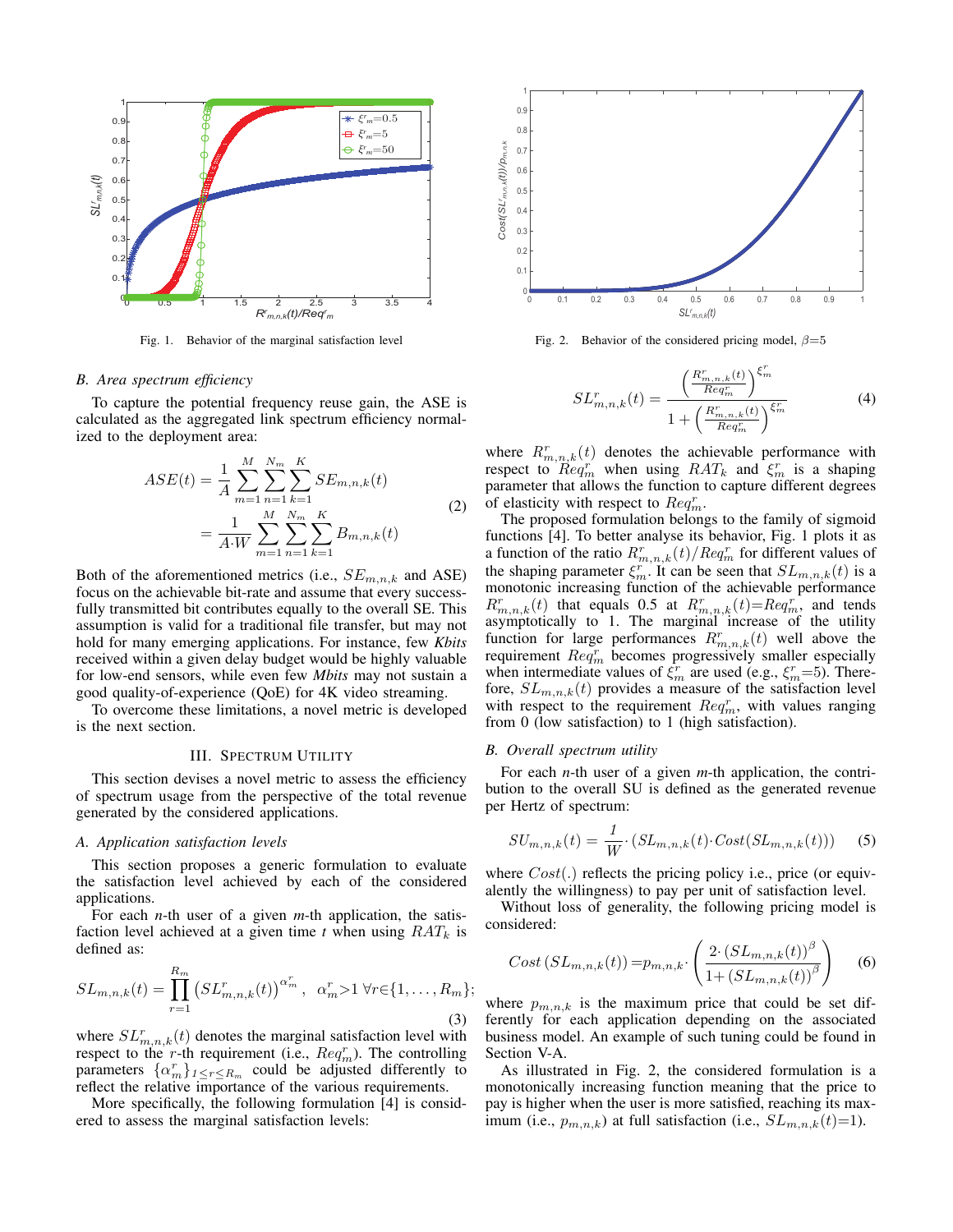Note that the proposed pricing model would require to redefne the user subscription profles and billing policy based on the application satisfaction levels, which would be a future-proof step to support the requirements of any emerging application.

Next, the area spectrum utility (ASU) is defned as the aggregated spectrum utility per unit of area:

$$
ASU(t) = \frac{1}{A} \sum_{m=1}^{M} \sum_{n=1}^{N_m} \sum_{k=1}^{K} SU_{m,n,k}(t)
$$
  
= 
$$
\frac{1}{A \cdot W} \sum_{m=1}^{M} \sum_{n=1}^{N_m} \sum_{k=1}^{K} SL_{m,n,k}(t) \cdot Cost(SL_{m,n,k}(t))
$$
(7)

The proposed ASU provides a generalisation of the legacy ASE. As a matter of fact, it can be seen that (2) represents a particular case of (7) when  $SL_{m,n,k}(t) = B_{m,n,k}(t)$  and  $Cost(SL_{m,n,k}(t)) = 1$ .

In what follows, the time argument will be dropped from the notation for the sake of simplicity.

IV. USE CASE: DELAY-SENSITIVE AND -TOLERANT APPLICATIONS IN DENSE INDOOR DEPLOYMENTS

#### *A. Considered environment*

- *•* To model ultra-dense deployments, a single LTE macro cell (i.e.,  $K=1$ ) overlaid by a set of buildings is considered. Each building is structured according to the dualstripe layout [5] i.e., as two stripes of rooms with a corridor in-between, which corresponds in practice to e.g., the set of stores inside a shopping mall. The various propagation losses (i.e., indoor-indoor, outdoor-outdoor, indoor-to-outdoor and vice versa) are modeled using the hybrid building model that combines several well known propagation loss models [6].
- *•* A set of LTE small cells are dropped randomly inside each building. As an illustrative example, Fig. 3 describes the signal-to-interference-and-noise-ratio (SINR) map obtained when a building composed of two 20-room stripes is considered with one small-cell placed in each room.
- The full list of LTE physical parameters is that of the outdoor scenario described in the Annex A of [7].

#### *B. Traffc mixture*

The set of *N* users are randomly dropped inside the considered environment. Each user may establish one of the following  $M=2$  applications:

- Interactive (i.e., delay-sensitive) video whose requirements are characterized in terms of a minimum bit-rate  $B_1^{min}$  and maximum end-to-end delay of  $D_1^{max}=100$  *ms*. In this respect, the video receiver accepts only in-sequence frames whose end-to-end delay does not exceed  $D_1^{max}$ . Any other frame is dropped with no subsequent retransmission. Therefore, the associated set of requirements could be captured by the minimum bit-rate  $\hat{B}_1^{min}$  and a target frame loss ratio of  $L_1^{max}=0.05$ similarly to the work of [8]. An approach to assess the perceived QoE during an actual video transmission will be presented in Section IV-D.
- *•* Data (i.e., delay-tolerant) transfer associated with a loose requirement in terms of a minimum bit-rate  $B_2^{min}=1$  *Kbps.*



Fig. 3. Illustrative example of SINR map

In what follows,  $A_1$  and  $A_2$  will be used to denote the video and fle transfer applications, respectively.

#### *C. Satisfaction levels*

*•* Interactive video: The generic model developed in Sec tion III-A is instantiated for  $R_1 = 2$  with  $Req_1^1 = B_1^{min}$  and  $Req_1^2=1/L_1^{max}$ . Therefore, the satisfaction level associated with interactive video can be derived as:

$$
SL_{1,n,k} = \left( SL_{1,n,k}^1 \right)^{\alpha_1^1} \cdot \left( SL_{1,n,k}^2 \right)^{\alpha_1^2} \tag{8}
$$

where  $SL_{1,n,k}^1$  and  $SL_{1,n,k}^2$  denote the marginal satisfaction levels from the bit-rate and frame loss rate perspectives, respectively given by:

$$
SL_{1,n,k}^{1} = \frac{\left(\frac{B_{1,n,k}}{B_1^{min}}\right)^{\xi_1^{1}}}{1 + \left(\frac{B_{1,n,k}}{B_1^{min}}\right)^{\xi_1^{1}}} \tag{9}
$$

$$
SL_{1,n,k}^2 = \frac{\left(\frac{1/L_{1,n,k}}{1/L_1^{max}}\right)^{\xi_1^2}}{1 + \left(\frac{1/L_{1,n,k}}{1/L_1^{max}}\right)^{\xi_1^2}} = \frac{\left(\frac{L_1^{max}}{L_{1,n,k}}\right)^{\xi_1^2}}{1 + \left(\frac{L_1^{max}}{L_{1,n,k}}\right)^{\xi_1^2}}
$$
(10)

where  $L_{1,n,k}$  denotes the frame loss rate perceived by the *n*-th user when using  $RAT_k$ .

*•* Data transfer: The generic model developed in Sec tion III-A is instantiated for  $R_2=1$  with  $Req_2^1=B_2^{min}$ . Therefore, the satisfaction level associated with fle transfer can be derived as:

$$
SL_{2,n,k} = \left( SL_{2,n,k}^1 \right)^{\alpha_2^1} = \left( \frac{\left( \frac{B_{2,n,k}}{B_2^{min}} \right)^{\xi_2^1}}{1 + \left( \frac{B_{2,n,k}}{B_2^{min}} \right)^{\xi_2^1}} \right)^{\alpha_2^1} \tag{11}
$$

#### *D. Evaluation of video QoE*

This section proposes an approach to evaluate the QoE perceived during interactive video sessions.

Given the high cost incurred by subjective tests, it is proposed to perform an objective assessment of the video QoE. In this respect, the Evalvid framework [9], whose simplifed architecture is described in Fig. 4, has been integrated.

On the sender side, a digital video sequence is encoded, packetised and transmitted over a simulated network. On the receiver side, a play-out buffer is optionally used for jitter reduction before the received sequence is decoded and displayed. Both the sender and receiver keep track of the time-stamp and type of each sent/received packet in separate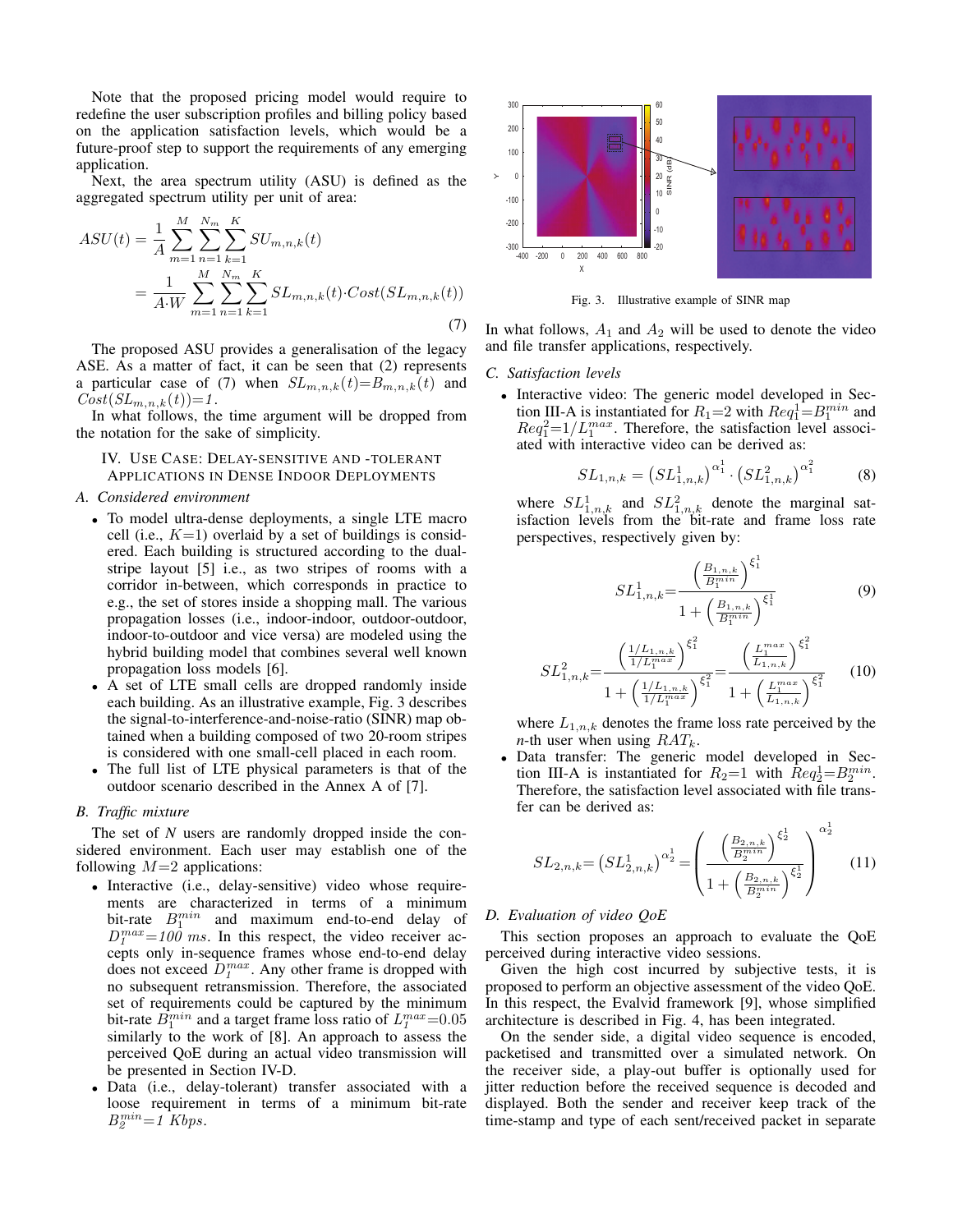

Fig. 4. A simplifed architecture of the Evalvid framework

trace fles. These trace fles are combined with the original encoded video to reconstruct the uncompressed raw video as it would be perceived by the receiver. Based on a comparison between the original and reconstructed raw sequences, the QoE is evaluated based on the following metrics:

- *•* The peak signal to noise ratio (PSNR) which has been extensively used in the literature for its simplicity. It provides a measure of the similarity between a distorted video sequence and its original counterpart based on a frame-by-frame comparison [9].
- *•* The structural similarity (SSIM) index which focuses on the structural information loss to which the human visual system is strongly sensitive. It computes the mean, variance and covariance of small patches inside each frame and combines them into a distortion map [10].

To refect the current trend in high-end video entertainment, the popular 10-*min Big Buck Bunny* animated video (e.g., 16+ million views on Youtube) has been selected as test sequence. Its uncompressed raw stream was downloaded from [11] and encoded with H264 (Main Profle, L4.1) at 1080p @24fps, which generates a variable bit-rate stream whose minimum requirement is  $B_1^{min}$ =10 *Mbps*.

#### V. PERFORMANCE EVALUATION

To get insight into the effectiveness of the proposed metric, a set of system-level simulations have been performed using the NS-3 simulator [12].

#### *A. Initial assumptions*

A preliminary study has been conducted under the following assumptions:

- A single 10  $m \times 10$  *m* room of the dual-stripe layout described in Section. IV-A is initially considered. Therefore, the initial deployment area is  $A=100 \text{ m}^2$ .
- *•* The LTE macro and small cells operate on a bandwidth of *W*=20 *MHz*. The associated medium access control (MAC) scheduling is performed based on the proportional fair (PF) algorithm [13].
- Inside the considered room,  $N_1 = 1$  video session is established together with  $N_2 \in \{0, 2, 4\}$  file transfers during a simulation time of  $T_{sim}=650$  *s*.
- *•* The satisfaction levels of the video and fle transfer applications are evaluated at  $\xi_1^1$  = 10,  $\xi_1^2$  =  $\xi_2^1$  = 5 and  $\alpha_m^r$  = 1.



Fig. 5. Behavior of *ASU* and *ASE* for different traffc mixtures

*•* The pricing model of (6) is evaluated at *β*=5. To refect the large share of revenue currently generated by video traffic, the maximum price  $p_{m,n,k}$  associated with data transfer and video is set to *p* and 10*p*, respectively.

#### *B. Initial results*

This section evaluates the *ASU* metric proposed in Section III-B and benchmarks it against the traditional *ASE*  defned in Section II-B for the considered use case in Section IV. The individual performances of each of the considered applications (i.e., interactive video and fle transfer) are also evaluated together with their contributions to the overall *ASU*.

Fig. 5 plots the time average of both metrics when an increasing number of file transfers  $(N_2)$  is established together with  $N_1=1$  video session. For an intuitive interpretation of the obtained results, both *ASU* and *ASE* are multiplied by the area-bandwidth product to represent the aggregated revenue in multiples of the unit price  $p$  (i.e.,  $ASU \cdot (A \cdot W)/p$ ) and bit-rate in Mbps (i.e., *ASE·*(*A·W*)), respectively.

The frst key observation is that unlike *ASE*, *ASU* frst increases slightly at low loads of file transfers (i.e.,  $N_2 \leq 2$ ), and then decreases sharply at higher loads. This is because, on the one hand, accepting more fle transfers allows to consume a larger fraction of network resources. Thus, *ASE* increases linearly as it simply aggregates the bit-rate achieved by all users. On the other hand, *ASU* values spectrum usage depending on the revenue generated by the established applications. When only few file transfers are active, the cross-traffic effects are minor, which justifes the slight increase of *ASU* due to the contribution of these sessions. When the load increases further, the video traffc gets overwhelmed as per the PF scheduling, which strongly degrades its performance and significantly reduces the revenue it generates. As a result, *ASU* is strongly impacted as the contribution of video users in (7) is much higher (i.e., 10*p*) compared to that of fle transfers (i.e., *p*).

To understand better the observed behavior of *ASU*, the individual contributions of the considered applications are next analysed. Fig. 6(a) shows the average satisfaction levels achieved by the video and fle transfer applications.

The results confrm that the fle transfers associated with loose bit-rate requirements are fully satisfed even at the highest loads. In turn, the satisfaction level of the video user strongly depends on the load at hand. When the number of fle transfers is low, the video performance is slightly reduced, and